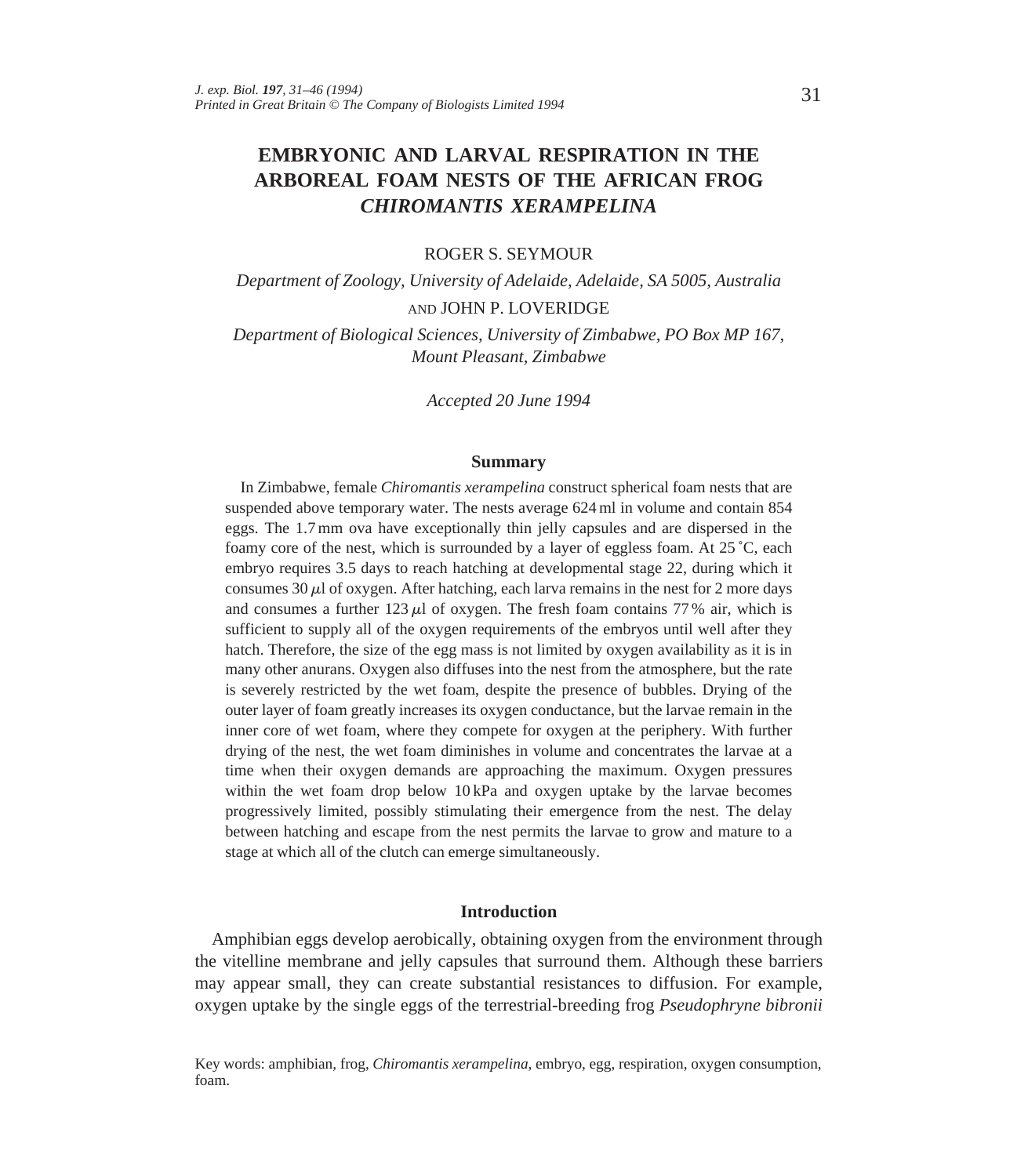can be limited by diffusion, although the jelly capsule is less than 1mm thick and the maximum rate of oxygen consumption is approximately  $1 \mu \ln^{-1}$  (Seymour *et al.* 1991). Furthermore, if an egg is surrounded by other eggs in a large clutch, the outer embryos may intercept the oxygen diffusing into the egg mass and prevent the inner embryos from developing. The aquatic egg masses of the frog *Limnodynastes tasmaniensis,* for example, must be constructed such that all embryos are less than about 13mm from the free water to ensure that they are adequately oxygenated (Seymour and Roberts, 1991). It is also advantageous for aquatic egg masses to be suspended in the water, rather than resting on the bottom, because oxygen can approach the eggs from all directions and the surface water is often better oxygenated (Moore, 1940). Terrestrial egg masses are assured a constant environmental oxygen level, but they face other problems. In addition to the danger of desiccation, the oxygen supply can be limited. Surface tension and gravity cause gelatinous egg capsules to collapse on one another and the egg mass sticks to the substratum. Gas spaces between the eggs may disappear and oxygen may be available only from above. Consequently terrestrial egg masses are often small or thinly spread (Salthe and Duellman, 1973).

One adaptation to both aquatic and terrestrial breeding in amphibians is the construction of foam nests in which eggs are deposited in a mass of jelly that is whipped into a froth by the frog. Foam-nesting has apparently evolved several times and occurs in at least six families (Rhacophoridae, Leptodactylidae, Myobatrachidae, Hylidae, Microhylidae and Hyperoliidae) (Hödl, 1990, and personal communication; Haddad *et al.* 1990). In aquatic breeders, the function of the foam is to suspend the eggs in betteroxygenated water, and in terrestrial breeders it is usually considered advantageous in protecting the egg mass from desiccation, insulating it from temperature fluctuations and defending it against predators (see Seymour and Roberts, 1991, for references). The foam of terrestrial nests is also advantageous, as it allows the deposition of a clutch much larger than would be possible were the eggs to be surrounded by jelly alone. The bubbles in the foam not only facilitate oxygen diffusion into the egg mass (diffusion in air occurs over 250 000 times faster than in jelly) but also provide a capacious oxygen store for immediate use by embryos, without the need for diffusion over long distances. As the respiratory role of foam has not been adequately considered in the literature, we here quantify the oxygen balance in the large foam nests of the African rhacophorid frog *Chiromantis xerampelina* Peters.

The frogs breed during the summer rainy season and construct nests in trees and other substrata above temporary pools (Wager, 1965). Nest construction has been documented recently by Jennions *et al.* (1992). The female produces a thick mucoid fluid from her cloaca and whips it into an elastic froth with her hind legs. One or more males fertilize the eggs, which are incorporated into the foam as they are laid. On the following night, the female returns to the nest and adds a layer of eggless foam to the outside of it, presumably to protect the eggs from desiccation during development (M. D. Jennions, personal communication). Arboreal foam nests are also produced by the other two species of the genus, *C*. *rufescens* and *C*. *petersii* (Coe, 1974). The nests of *C*. *xerampelina* are reported to reach 20 cm in diameter (Wager, 1965) and contain several hundred moderately sized eggs (Jennions *et al.* 1992). Rates of oxygen utilization within these large nests, which are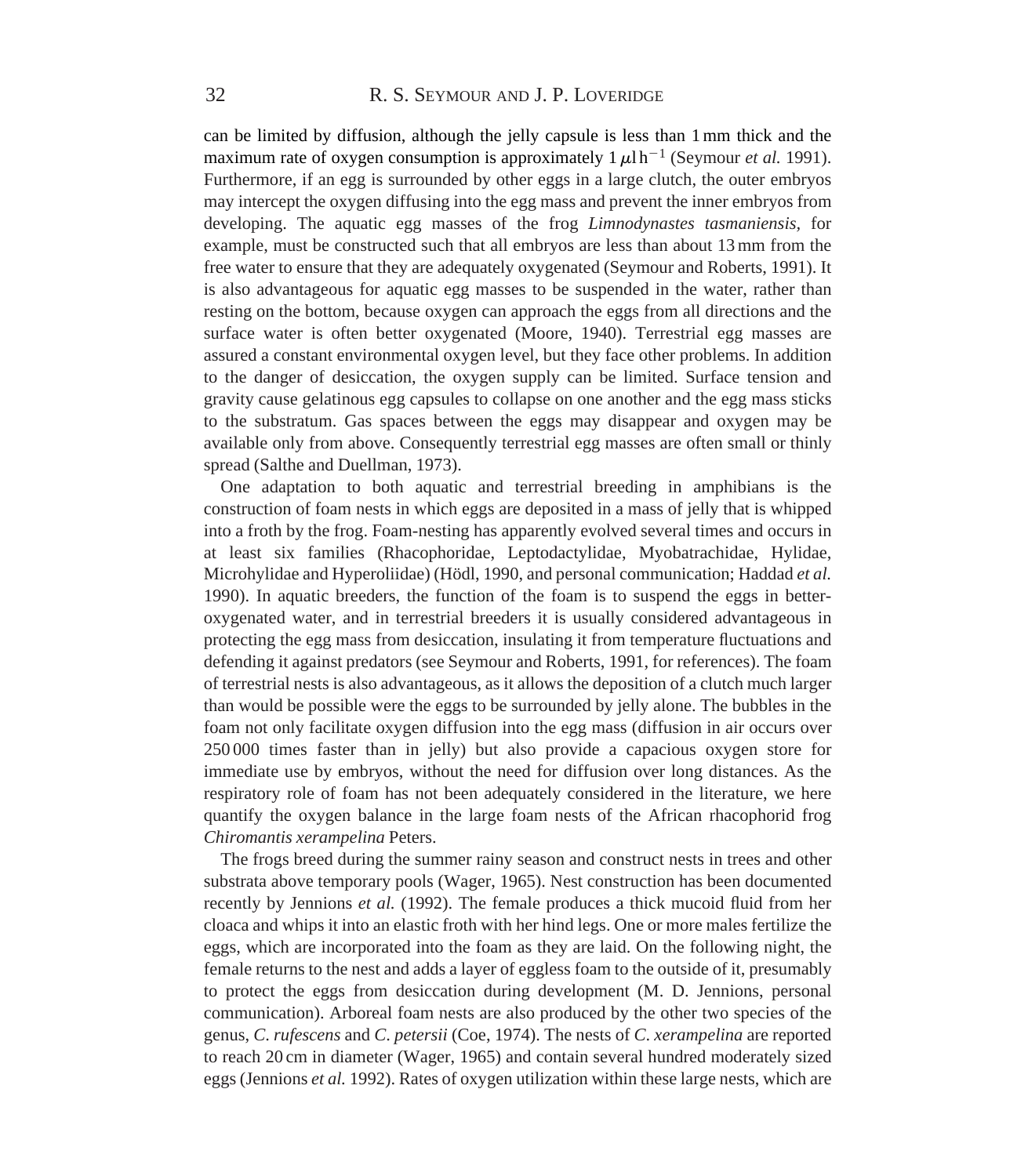incubated out of water at relatively high temperatures, would be expected to be high. Adequate oxygen supply solely by diffusion from the environment would be impossible in a globular jelly egg mass without foam, so the bubbles are vital to the fecundity of this species. This study analyses the adaptive role of the foam in embryonic respiration and survival by documenting the structure and composition of the nest, the distribution of embryos and larvae, their rates of oxygen demand and the resulting profiles of oxygen tension within the nest. Changes in these features are followed throughout embryonic and larval development until the tadpoles leave the nest.

# **Materials and methods**

# *Collection of nests*

Fresh foam nests of *C*. *xerampelina* were located during December 1992 and January 1993 in two areas within Zimbabwe: associated with temporary streams in grazing land near Chegutu ( $30^{\circ}20'$  E,  $18^{\circ}5'$  S, altitude 1200 m), and over muddy pools near the Rukomeshi River at the base of the Zambezi Escarpment  $(29°24' E, 16°8' S,$  altitude 500m).

The dimensions of single nests were measured with callipers to  $\pm 5$  mm and the nests were sketched. Nest temperatures  $(\pm 0.2 \degree C)$  were measured with a Fluke thermocouple thermometer on several nests during the day at Chegutu and long-term temperature fluctuations within two field nests at Rukomeshi were monitored with a Grant datalogger.

Undisturbed nests were obtained if they were attached to leaves or small branches which could be cut. Nests attached to large branches, earth or stone were freed from the substratum and placed individually on a flat glass plate, over a 10–15mm hole in the centre. The hole was closed from below with a greased glass slide that could be temporarily removed to allow access to the centre of the nest. A total of 21 nests from Chegutu were transported to a laboratory at the University of Zimbabwe in Harare. Although removal and transport usually broke the outer layer of foam, the shape of the nest was retained, and after resting for a day on the horizontal glass, the outer foam dried and adhered to it, permitting the glass to be turned vertically for the duration of incubation. The nests were kept in a constant temperature room at  $25\pm1$  °C and humidity of approximately 60 %.

# *Morphology of nests, embyros and larvae*

The structures of two fresh nests were determined by freezing them and slicing them horizontally and vertically. Composition and dimensions of nests in which the larvae had hatched, but had not emerged from the foam, were measured by two methods. First, the distribution of hatched larvae in wet foam was measured in three nests attached to glass. We traced the vertical distribution directly through the glass prior to larval escape, and the horizontal outline of the nest cavity from serial, 10mm sections of the dried foam obtained after the nest had been vacated. In the second method, four nests were opened and the larvae and wet foam were scraped into a tared glass vial, in which the volume and mass of the combined larvae and foam were measured. Assuming that the density of the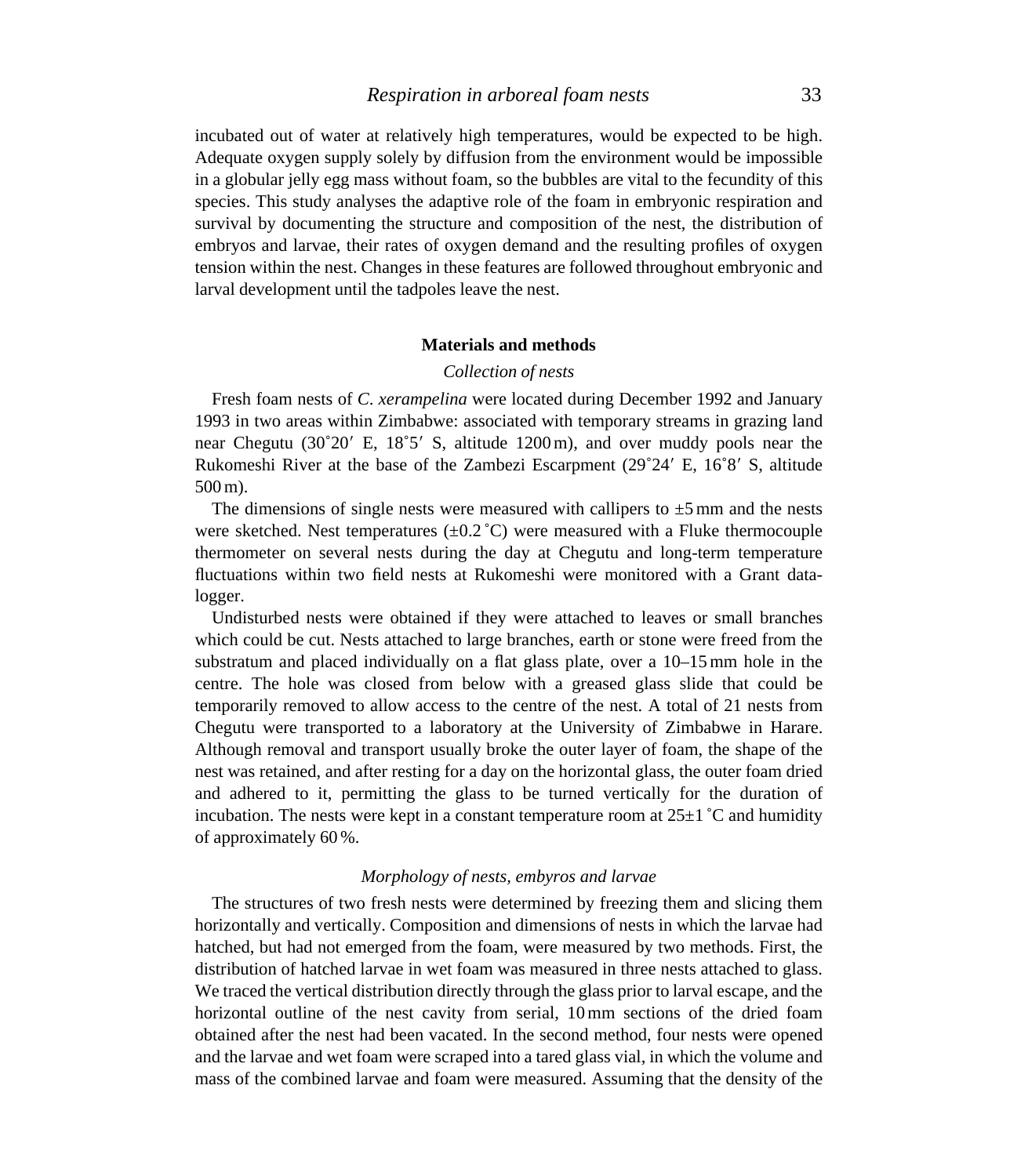larvae and foam was 1.05 g ml<sup>-1</sup>, the volume of air in the wet foam was estimated. In both cases, the live larvae were counted, and a sample containing 50 larvae was separated from the foam and weighed. The yolky guts were removed from a subsample of six hatchling larvae and these gut-free larvae were weighed, dried and reweighed.

Embryos and larvae were obtained from the nests, either through a small hole cut in the foam and plugged afterwards with dry foam from another nest, or through the hole in the glass plate. Embryonic development was 'staged' according to Gosner (1960) between the earliest stage observed (Stage 8) and that when the larvae escaped from the nest (Stage 22). Developmental peculiarities that differed from Gosner's system were observed at Stages 15 (no rotation of the embryos occurs, although cilia are present; a narrow neural fold is definitive), 17 (tail bud grows as long as the diameter of the yolk before the muscular response of Stage 18 appears) and 21 (transparency of cornea is difficult to observe, so gross flattening of the tail is definitive). Stage 22 was indicated by tail-fin circulation. After Stage 22, development of the operculum and limb buds was extremely retarded relative to Gosner's system. Further development was documented by changes in the length of the tail in relation to total length. When viewed from above in a dissecting microscope, the beginning of the tail was defined as the point at which the yolky gut disappears under the tail. An ocular micrometer, accurate to 0.01mm, was used to measure the larvae. A linear regression of relative tail length against time was made for larvae from four clutches that had been incubated from Stage 10 at a constant 25 ˚C.

# *Oxygen consumption measurements*

Oxygen consumption rates ( $\dot{V}_{\text{O}_2}$ ) were obtained from embryos and larvae with four oxygen uptake chambers (volume approximately 0.67ml; no. 1271, Diamond General Corporation, Ann Arbor, Michigan, USA) fitted with miniature Clark oxygen electrodes (Diamond General no. 730). Electrode current was measured with a picoammeter (Diamond General no. 1231). The polarizing voltage  $(-0.75 \text{ V})$  was maintained between measurements with a custom-built switching box. The electrodes were calibrated with a sodium sulphate–borax *P*<sub>O</sub><sub>2</sub>-zero solution and air-equilibrated water. Electrode current was less than  $1.5\times10^{-8}$  A, and the oxygen consumption in empty chambers was negligible. Chamber temperature was maintained at  $25^{\circ}$ C ( $\pm 0.02^{\circ}$ C) by a thermocirculator (no. F4391, Haake, Berlin, Germany). One or two eggs were placed in each chamber, depending on developmental stage. Isothermal, air-equilibrated distilled water was flushed through the chamber at the beginning of each experiment, and  $P_{\text{O}}$  was allowed to decrease. To limit disturbance of the animals, the water in the chamber was stirred with a small magnetic bar only during the 15 s period immediately preceding each reading. The current produced by air-equilibrated water was measured before and after each experiment, and  $\dot{V}_{\text{O}_2}$  was calculated from the oxygen capacitance of water, the water volume in the chamber and the electrode current (corrected for electrode drift, which was assumed to be linear).

Oxygen levels inside ten foam nests were measured with two types of Clark microelectrodes. Rough measurements on nests containing late-stage larvae were made by inserting a Diamond General no. 731 electrode into the pool of larvae and moist foam through the hole in the glass plate or through a hole in the dried foam. Precise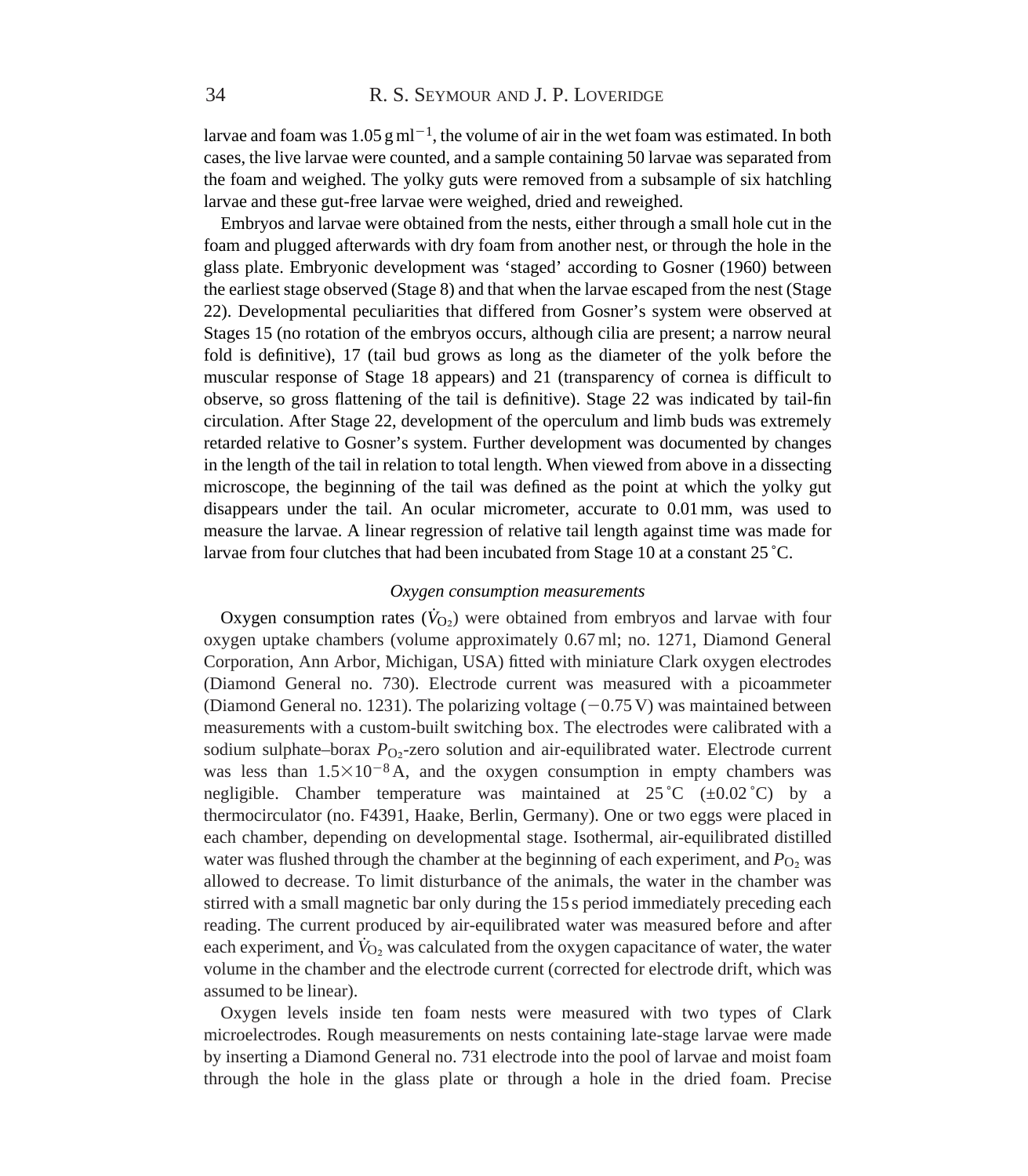measurements were obtained by using a micromanipulator to insert a Diamond General no. 737 Clark electrode (tip diameter 0.15mm) into nests on the glass plates. The electrode tip was advanced through the foam, rather than through the hole on the glass plate, to avoid leakage of air through the hole. Punctures in the foam caused by the electrode were sealed with foam from another nest.

# *Statistics*

Results are given as means and 95 % confidence intervals, and sample size, *N*, refers to number of clutches, unless stated otherwise.

# **Results**

# *Structure of the nest*

Nests were attached to diverse substrata, including the leaves, twigs, branches, trunks, and roots of trees and grasses, and also bare rock and earthen banks. However, they were always attached to the vertical face or underside of the substratum, and always overhung temporary water. The height of the nest above the water varied from 4.5 cm to over 2m. Temperatures in nine nests at Chegutu averaged 25.3±2.4 ˚C at time of collection. At Rukomeshi, temperatures in two nests averaged 25.9±0.3 ˚C over 2 days.

The dimensions of 10 complete nests (with outer eggless foam) are given in Table 1. Because the shape of a nest approximated a sphere with one flat side attached to the substratum, nest volumes were estimated according to the equation:  $V=(4/3\pi r^3)(d/2r)$ , where  $V$  is the volume (ml),  $r$  is half of the mean of height and width (cm) and  $d$  is the depth of the foam to the substratum (cm). The mean volume of 624ml represents an effective radius of 5.3 cm, if the nest were a perfect sphere. The volume of two incomplete nests (without outer eggless foam) averaged 508ml.

Two 25ml samples of foam from a fresh nest were weighed and dried at 65 ˚C. Any eggs found in the dried foam were weighed separately and their mass subtracted from that of the dried foam. The density of the eggless wet foam was 0.21 gml<sup>-1</sup> and that of the dry foam was  $0.0023 \text{ g} \text{ ml}^{-1}$ . Assuming a density of the jelly mucopolysaccharide and mucoprotein of  $1 \text{ g} \text{ ml}^{-1}$ , air accounted for 79% of the foam volume of the fresh nest, increasing to 99.8 % when the foam dried. The thickness of the dried foam was measured over the undissolved lateral and upper surfaces of eight nests after the larvae had escaped. The thickness ranged from 10 to 28mm and averaged 19.7mm (CI=1.4mm). Thus, dried foam accounted for about 75 % of the final nest volume.

Before hatching, the eggs remained at the same location in a single compartment of moist foam, averaging 155ml in volume, inside the shell of dried foam (Fig. 1, Table 1). The outermost eggs were killed if the foam dried around them. There was no obvious change in the structure of the moist foam until hatching, when the perivitelline liquid was released from the eggs, softening the foam. The larvae were then able to swim among the bubbles. The volume of moist foam decreased as some of the gas in the bubbles was lost to an air space that formed above the pool of foam. As the air space volume slowly increased, the larvae congregated in a foamy pool at the bottom of the nest cavity. During the 2 days after hatching, this pool gradually descended, dissolving previously dried foam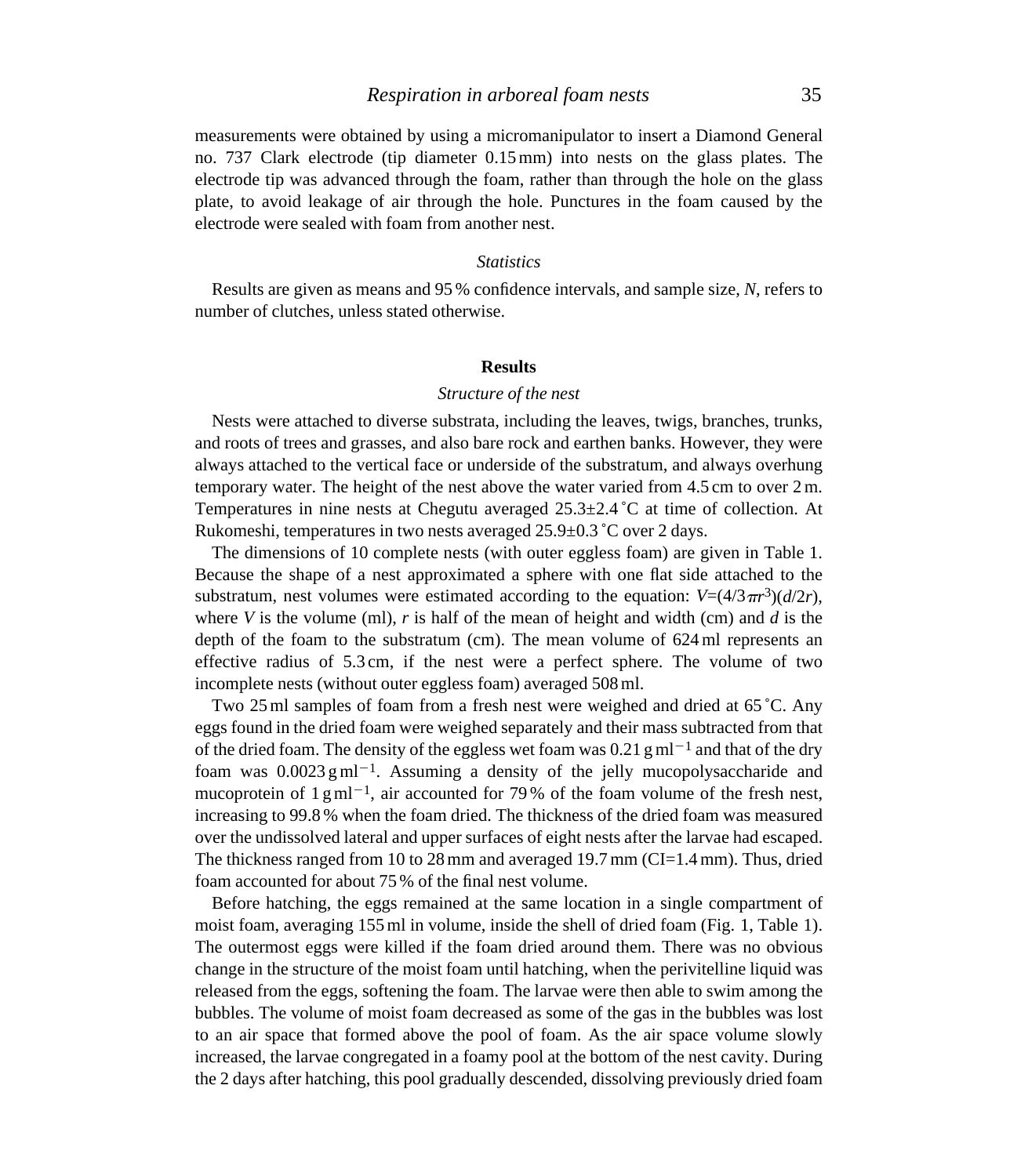| Variable                                   | Mean  | 95 % CI | $\boldsymbol{N}$ |
|--------------------------------------------|-------|---------|------------------|
| Whole complete nests                       |       |         |                  |
| Height (cm)                                | 11.72 | 1.19    | 10               |
| Width (cm)                                 | 11.29 | 1.52    | 10               |
| Depth (cm)                                 | 8.18  | 1.93    | 10               |
| Volume (ml)                                | 624   | 286     | 10               |
| Equivalent radius* (cm)                    | 5.3   |         |                  |
| Larvae                                     |       |         |                  |
| Number live                                | 695   | 165     | 12               |
| Wet body + gut mass $(mg)$                 | 5.02  | 0.82    | $\,8\,$          |
| Wet body mass (mg)                         | 3.05  | 1.24    | 5                |
| Dry body mass (mg)                         | 0.45  | 0.09    | 5                |
| Total wet mass* $(g)$                      | 3.49  |         |                  |
| Wet gut (yolk) mass (mg)                   | 1.08  | 0.05    | 5                |
| Dry gut (yolk) mass $(mg)$                 | 0.59  | 0.14    | 5                |
| Wet foam and larvae                        |       |         |                  |
| Volume (ml)                                | 48.13 | 15.1    | 7                |
| Larval density (number $ml^{-1}$ )         | 15.72 | 4.04    | 7                |
| Fractional air space $(\text{ml ml}^{-1})$ | 0.77  | 0.04    | 4                |
| Wet jelly mass $(g)$                       | 8.86  | 7.08    | 4                |
| Dry foam                                   |       |         |                  |
| Thickness (nm)                             | 19.7  | 1.4     | 8                |
| Fractional air space $(\text{ml ml}^{-1})$ | 0.998 |         | $\overline{2}$   |
| Volume* (ml)                               | 469   |         |                  |
| Chamber volume* (ml)                       | 155   |         |                  |

Table 1. *Characteristics of the arboreal nests and larvae of* Chiromantis xerampelina *on the day of escape from the nest*

Data for dried foam were obtained after the larvae had escaped from the nests.

*N* is number of nests.

CI is confidence interval.

\*Calculated from values given in this table.

on the bottom of the nest, until it reached the outside surface, whereupon the larvae commenced their escape.

Shortly before larval escape, the volume of the foamy pool averaged 48ml, of which air bubbles accounted for 77% (Table 1). The larval density  $(15.7 \text{ larvae} \text{ ml}^{-1})$  of the foam is misleading, because the larvae were not uniformly distributed. They were able to swim freely through the wet foam, but tended to congregate at the upper and lateral edges.

# *Embryonic and larval development*

The number of eggs laid in seven nests in which all eggs were accounted for, ranged from 501 to 1226 and averaged 854 (CI=248). Ovum diameter (measured at Stages 8–10 in four nests) was 1.705mm (CI=0.035mm).

We inferred age from developmental stage, because we never observed oviposition.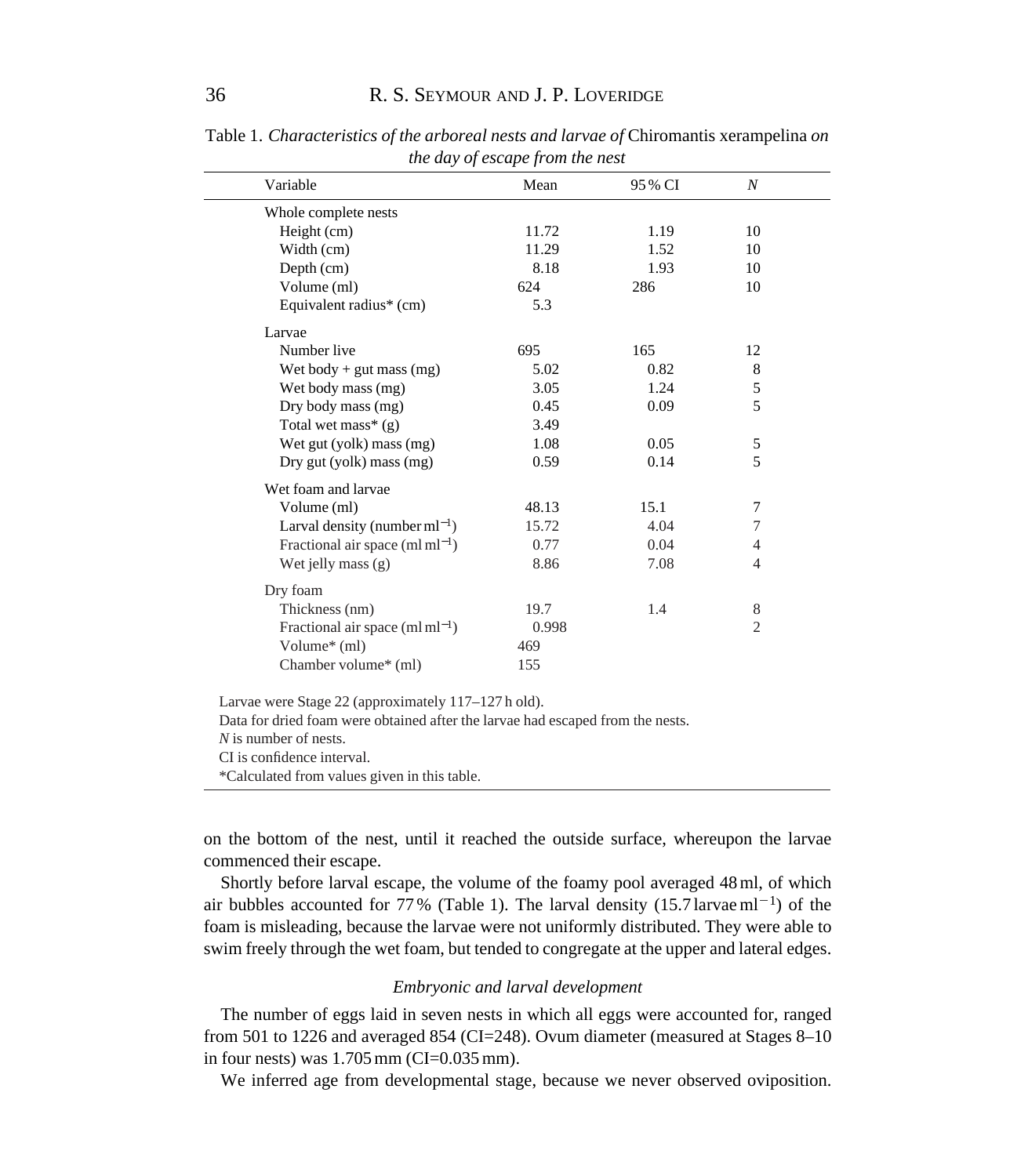

Fig. 1. Cross sections of a *Chiromantis xerampelina* nest at three stages of its life. Initially (A), the eggs are dispersed within the centre of the foam and are surrounded by a layer of eggless foam. After hatching (B), the larvae swim in a pool of moist foam, which settles at the bottom of the chamber that forms inside the shell of dry foam. The larval pool gradually descends through the outer dry shell until the larvae escape from the nest through a hole near the bottom (C).

Jennions *et al.* (1992 and personal communication) states that egg-laying in this species occurs between 20:00 and 06:30 h, and that the female almost always returns to the nest on the following night to apply eggless foam to the outside of the nest. One nest had no external eggless foam and contained eggs at Stage 8 (mid-cleavage) at 16:00 h on the day of collection. It had presumably been laid early the previous night. Three other nests, collected at the same time, all had the external foam layer and were at Stage 10 (dorsal lip), indicating that the eggs had been deposited 2 nights before collection. Thus, the accuracy of estimated fertilization time is  $\pm$ 6h. These four nests were subsequently incubated at 25 ˚C, and their developmental stages were plotted against time. The resulting graphs were superimposed to determine the apparent difference in oviposition time. We added stage data for four other clutches that were between Stages 13 and 15 on the day of collection. The resulting graph was practically linear up to Stage 22 if corrected for the assumed times of oviposition, and the graph extrapolated to about Stage 4 (fourcell) at zero time (Fig. 2). This relationship was used to assign a '25 °C age' to staged larvae of unknown age.

At 25 ˚C, the embryos reached hatching Stage 22 after 83 h (CI=4 h; *N*=7). None hatched spontaneously at earlier stages. Hatched larvae remained in the nest at Stage 22 until they were about 132 h old (CI=15 h;  $N=6$ ), when they escaped through a hole in the bottom of the nest. Given the accuracy of oviposition time, it is possible to estimate a period of 3.5 days from laying to hatching, and 5.5 days from laying to emergence from the nest.

Although the larvae remained at Stage 22 for almost 2 days after hatching, they underwent further maturation in the nest. This was evident in lengthening and arborization of the gills, progressive development of melanophores and iridophores on the back and in the eyes, and lengthening of the tail. The ratio of tail length to total body length (*I*) was described by the equation: *I*=0.405+0.00238*A* (*r*=0.94; *N*=15), where *A* is age in hours. Larvae in the nest did not gulp air, but relied on their gills and skin for gas exchange.

Two relatively small nests collected on the day following oviposition had eggs visible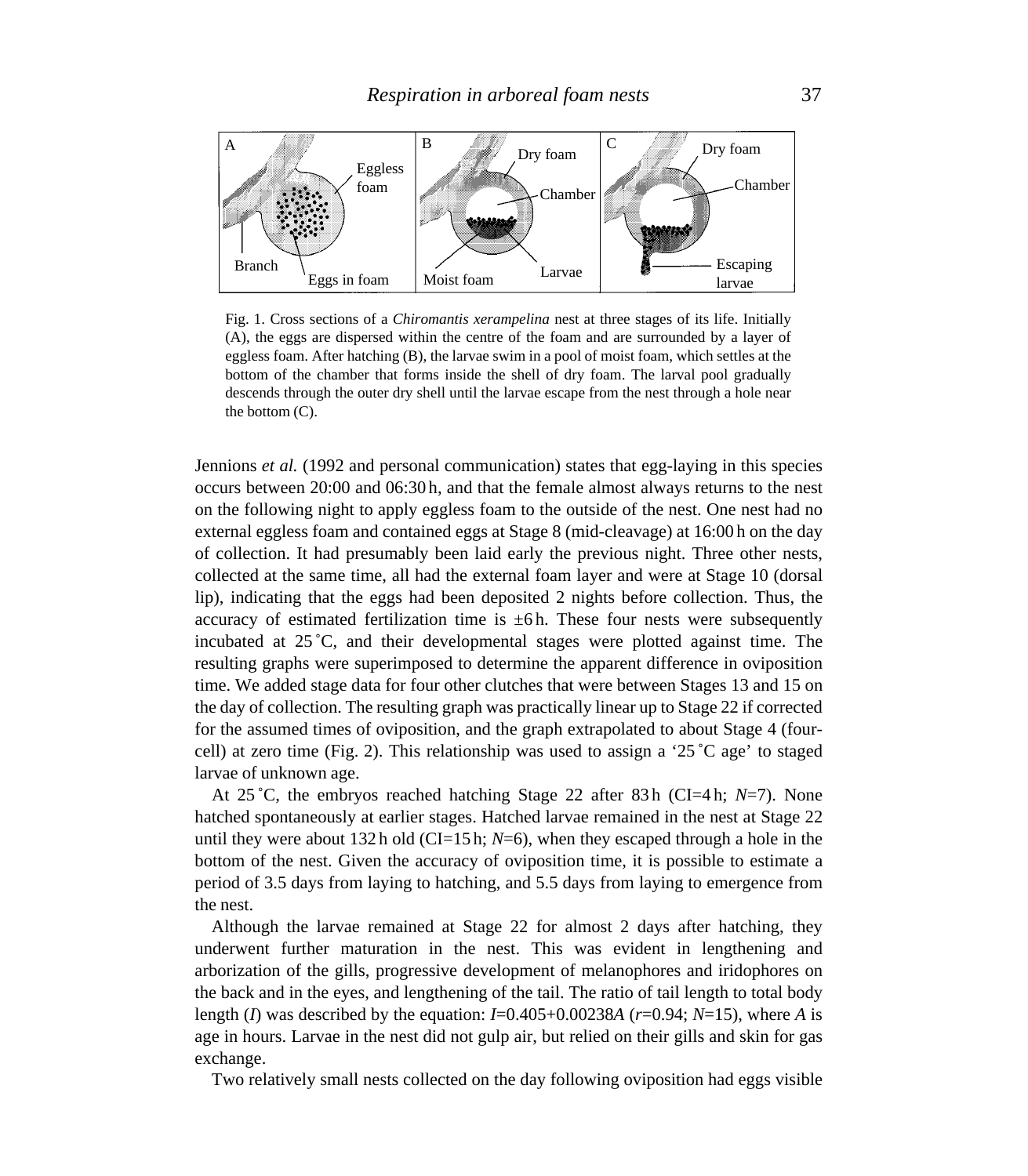

Fig. 2. The relationship between developmental stage (Gosner, 1960) and estimated age in eight nests of *Chiromantis xerampelina*, incubated at 25 ˚C. Each point is a mean value for 2–3 embryos or larvae. The data have been superimposed to obtain a tight fit and to indicate fertilization time. Linear regression of the data between Stages 8 and 21, inclusive, is: *S*=4.0+0.221*A* (*r*=0.95; *N*=25 points), where *S* is stage and *A* is age in hours.

on the surface. Dissection of one that was frozen showed the eggs distributed evenly throughout the foam. The other was incubated until hatching, with the result that 30 % (319/1071) of the eggs in the outer foam dried out and perished. Seven other nests, collected more than 24 h after oviposition, had a thick layer of eggless foam around the eggs, and only  $5.5\%$  (CI=4.1 %; arcsin-transformed) of the eggs in these nests dried out. Of the mean total number of eggs laid  $(854)$ , 762 (CI=260) reached hatching stage, giving an 89 % survival rate in these nests.

Escape from the nest occurred over a period of a few hours as the larvae dripped in small groups through a hole in the bottom of the nest (Fig. 1). In nests suspended from plants, the larvae dripped directly into the water below. Those escaping from nests attached to a vertical surface stuck to the surface and gradually slipped down it to the water. The last larvae to leave the nest apparently had difficulty breaking the surface tension of the foam, and a few dried larvae were sometimes found on the bottom of otherwise vacated nests.

# *Perivitelline space*

Embryos appeared to be surrounded by two membranes less than 0.02mm apart. This was interpreted as a thin jelly capsule bounded internally by the true vitelline membrane and externally by an outer jelly layer. The volume of the perivitelline space, including the embryo (Fig. 3), and the surface area of the vitelline membrane were calculated from measurements of its average diameter in 49 eggs from seven nests. At Stage 13 (45 h old at 25 ˚C), when the vitelline membrane began to lift away from the embryo, the mean volume was 2.6 l and the surface area was 9.2mm2. Just before hatching, at Stage 21 (78 h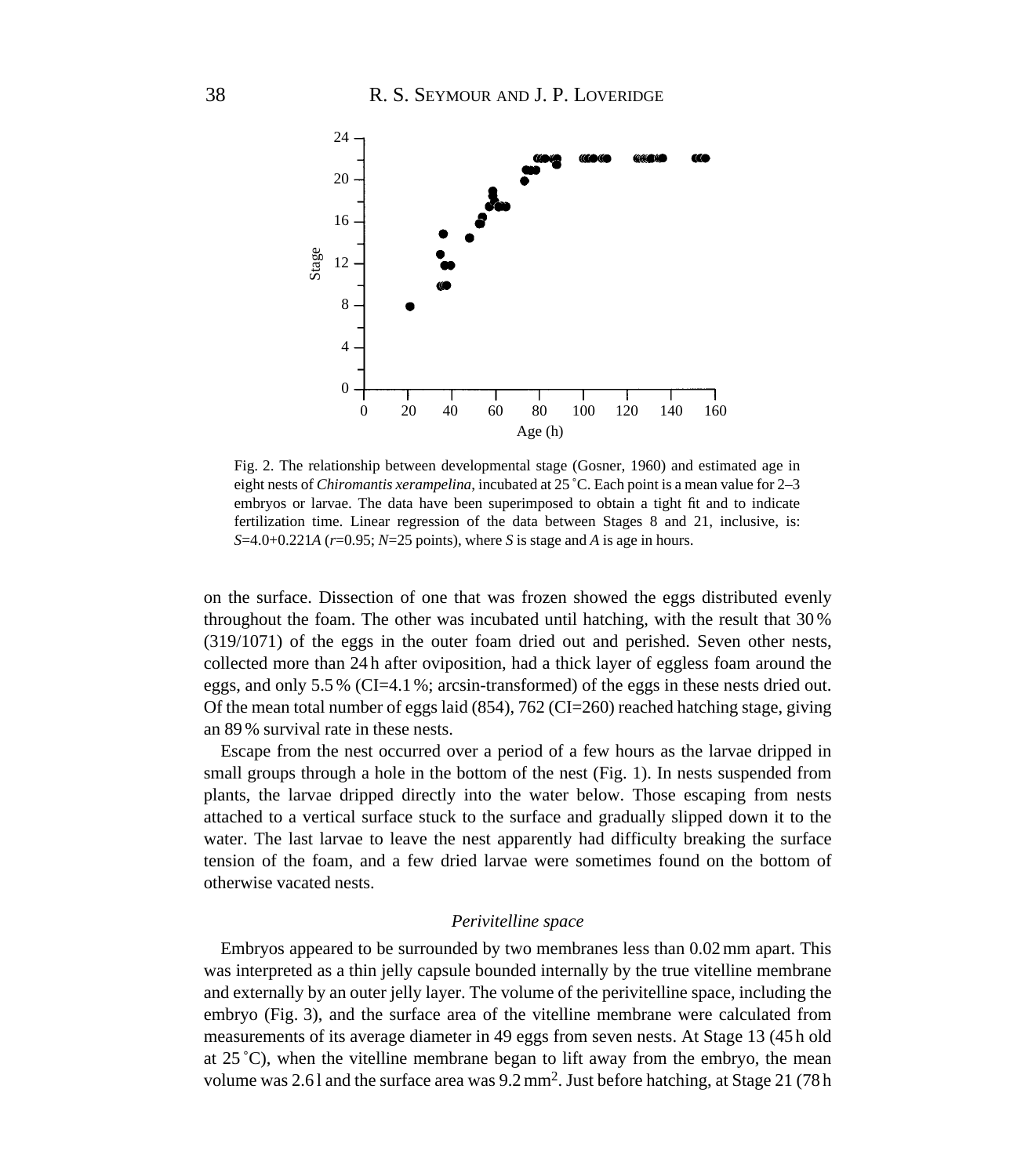

Fig. 3. The volume of the perivitelline space of *Chiromantis xerampelina* eggs during development at 25 ˚C.

old), the volume had increased to about 7.2 l, and the surface area to 18.1mm2. The embryo contacted the vitelline membrane at several locations and deformed it away from a perfect sphere, especially in later developmental stages. However, calculations of volume based on a prolate spheroid averaged only 5.4 % less than, and were always within 10% of, the calculations based on a sphere.

# *Oxygen consumption and larval mass*

Atmospheric *P*O∑ was about 17 kPa at 25 ˚C and 85 kPa barometric pressure (the conditions that prevailed at Harare). After equilibration with aerated water in the respirometers, therefore, the first measurements of oxygen consumption ( $\hat{V}_{\Omega}$ ) were made at a  $P_{\text{O}_2}$  of about 15 kPa. In hatched larvae at Stage 22 and 125–132 h old,  $\dot{V}_{\text{O}_2}$  began to decline immediately with decreasing  $P_{\text{O}_2}$ , but the change was slight above 10 kPa (Fig. 4). There was no sharp 'critical'  $P_{\text{O}_2}$  in this species, but below approximately 10 kPa,  $\dot{V}_{O_2}$  clearly began to decrease more steeply.  $\dot{V}_{O_2}$  of unhatched embryos was essentially independent of  $P_{\text{O}_2}$  above 10 kPa, which indicates that periodic stirring of the respirometer water prevented boundary layers around the eggs from limiting oxygen uptake.

Assuming that  $\dot{V}_{O_2}$  was independent of  $P_{O_2}$  above 10 kPa, we averaged the values and traced the changes in metabolic rate during development.  $\dot{V}_{O_2}$  increased with development time, reaching  $1.39 \mu h^{-1}$  at hatching Stage 22 (Fig. 5). A least-squares, third-order polynomial curve fit gave the equation:  $V_{\text{O}_2} = 1.68 - 0.08614A +$ 0.0014 $A^2$ –0.000004873 $A^3$ , where  $\dot{V}_{O_2}$  is in  $\mu$ l h<sup>-1</sup> and age (*A*) is in h (*r*=0.96; *N*=58). This equation fits the data well between 34 and 132 h;  $\dot{V}_{O_2}$  before 34 h was assumed to increase linearly from 0 to  $0.16 \mu h^{-1}$ . The total oxygen consumed by an individual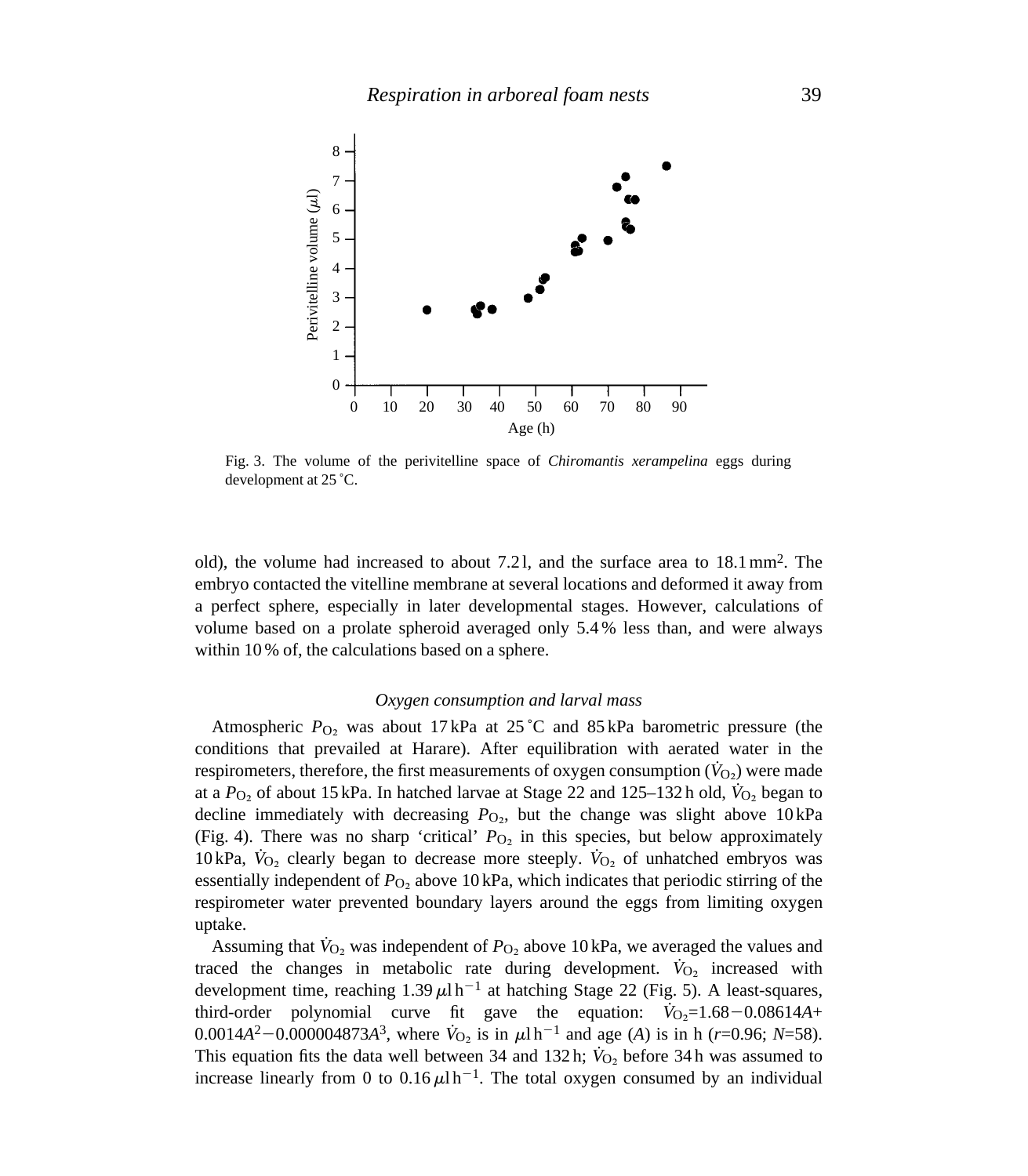

Fig. 4. Rate of oxygen consumption ( $\dot{V}_{O<sub>2</sub>}$ ) of Stage 22 hatched larvae of *Chiromantis xerampelina* at 25 °C in relation to ambient  $P<sub>O2</sub>$  in the respirometer water. Each point is an individual larva selected at random from eight nests.



Fig. 5. Rates of oxygen consumption  $(\dot{V}_{O<sub>2</sub>})$  of embryos and larvae of *Chiromantis xermapelina* at 25 ˚C. Each point represents a mean value for one or two animals in the respirometry chamber. A polynomial regression line has been fitted to the data.

embryo, estimated by integrating  $\dot{V}_{O_2}$ , was 30  $\mu$ l until hatching time at 83 h, and a further 123  $\mu$ l from hatching until the escape from the nest at 132 h.

Body and gut masses of Stage 22 larvae were measured in five nests (Table 1). The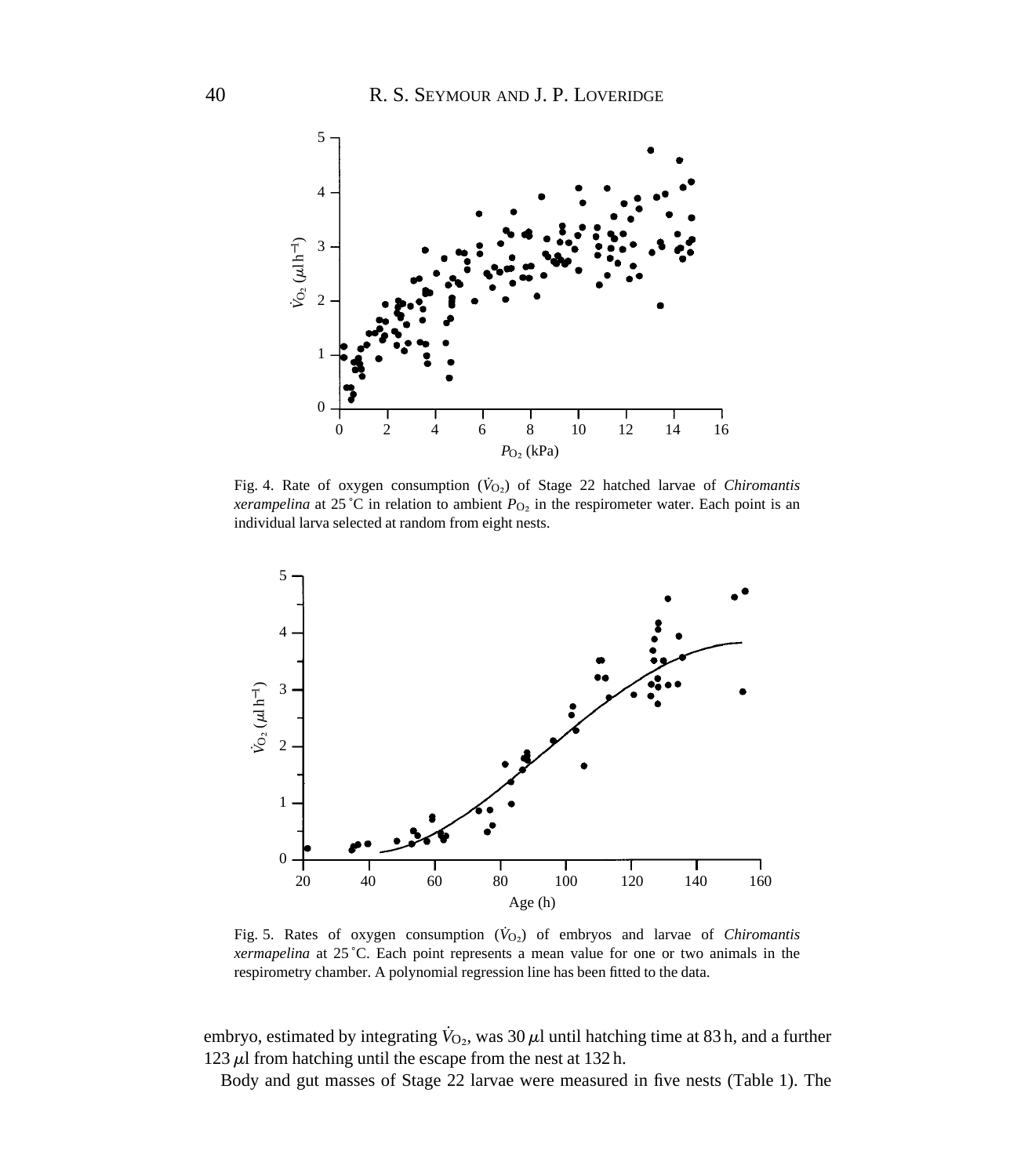

Fig. 6. Distribution of *P*<sub>O2</sub> in the foam through the centre of four nests of *Chiromantis xerampelina* attached to glass plates. Distance is measured perpendicularly from the glass. Two symbols  $(\bullet, \triangle)$  are from nests with pre-hatching embryos (Stage 20; 72–75 h old) that were evenly distributed in the moist foam; other symbols are from nests containing larvae (Stage 22; 84–128 h old). Two nests were measured twice.

wet, gut-free body mass of the larvae averaged 3.05mg at an average age of 117 h when each embryo had consumed a total of  $105 \mu l$  of oxygen. Thus the 'oxygen cost of development' at 25 °C in this species is 34  $\mu$ l mg<sup>-1</sup> or 232  $\mu$ l mg<sup>-1</sup> dry, gut-free mass.

#### *Oxygen levels inside nests*

*P*<sub>O2</sub> was measured in two nests (on glass) containing unhatched embryos at Stage 20, and in eight nests (five on glass and three suspended from twigs) containing hatched larvae at Stage 22. There was no consistent difference between values from nests on glass or suspended.

*P*<sub>O</sub> decreased with distance into the nest from the surface (Fig. 6). The dry superficial foam appeared to be a small barrier to oxygen uptake. The mean gradient in the outermost 10 mm of dried foam in seven nests was  $1.72 \text{ kPa cm}^{-1}$  (CI=0.6 kPa cm<sup>-1</sup>). Below the dry surface layer,  $P_{O_2}$  decreased more steeply, but less regularly. In some cases,  $P_{O_2}$ increased within the wet foam; this was associated with an air-pocket leading to the outside atmosphere through incomplete sealing of the foam to the glass. The means of the lowest value found anywhere in each nest were 8.20 kPa at Stage 20 and 5.76 kPa (CI=2.35 kPa) at Stage 22. In only one measurement, in one nest, did  $P_{\text{O}_2}$  approach anoxia (0.08 kPa).

The mean wet foam *P*<sub>O</sub>, was calculated from all values measured at locations more than 20mm beneath the foam surface. For two nests of unhatched embryos, the mean was 10.21 kPa and for seven nests of hatched larvae, it was 9.74 kPa (CI=2.12 kPa). There was no relationship between mean wet foam *P*<sub>O2</sub> and embryonic or larval age. However,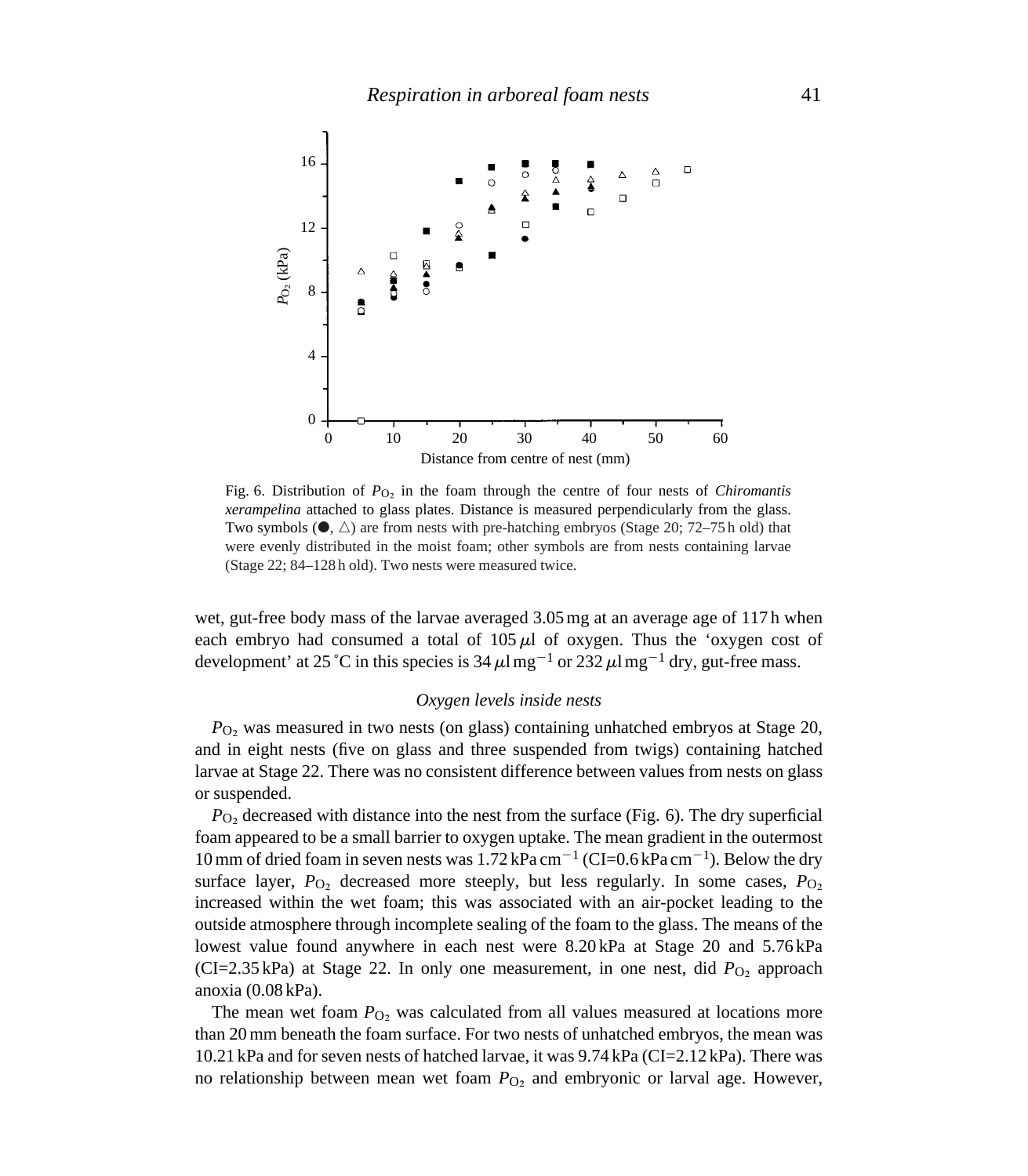| Depth (mm)      | $P_{\rm O_2}$ (kPa) | 95 % CI |  |
|-----------------|---------------------|---------|--|
| Surface of foam | 10.3                | 2.3     |  |
|                 | 4.3                 | 1.4     |  |
| 10              | 2.3                 | 0.7     |  |
| 15              | 2.7                 | 1.0     |  |
| 20              | 6.1                 |         |  |
|                 |                     |         |  |

Table 2. P<sub>O</sub>, measured at selected depths in the pool of wet foam containing pre*emergence larvae (late Stage 22; >110 h old)*

Means and 95 % confidence intervals (CI) are given for 11–12 measurements at each depth in two nests.

linear regression for Stage 22 larvae from five nests showed decreasing mean wet foam *P*<sub>O2</sub> with number of living larvae (*L*): (*P*<sub>O2</sub>=14.67-0.0084*L*; *r*=-0.90). In two nests just before larval escape, the  $P_{\text{O}_2}$  was lowest in the middle of the foamy pools, indicating that oxygen moved into the pools from all directions (Table 2).

#### **Discussion**

# *Storage and diffusion of oxygen in the nest*

We view the bubbles in the foam nests of *Chiromantis xerampelina* primarily as sources of oxygen, rather than simply as structures that facilitate diffusion. An average 624ml nest with 77 % air contains 480ml of saturated air. At altitudes up to 1500m, therefore, there are more than 75ml STPD of oxygen in the nest at laying. Until hatching at 83 h, only 25.6ml is used by all of the embryos. Some oxygen diffusion inward from the eggless foam must occur, but it is apparent that oxygen from outside the nest is not necessary until after the embryos hatch.

Hatched larvae consume a further 105ml of oxygen until they emerge from the nest. This exceeds the amount remaining in the bubbles, so oxygen must invade the mass through the foam. The oxygen flux is probably largely diffusive, because the foam creates a continuous barrier and the bubbles are small enough to limit convection within them. Although the foam is said to become 'hard' (Coe, 1974), it retains enough flexibility to prevent holes or cracks from forming as it dries and to allow it to yield to pressure differences caused by diurnal changes in temperature.

Modelling of diffusive oxygen flow enables us to verify our measurements of oxygen levels within the nest and to assess their sensitivity to hypothetical changes in nest variables. We have employed a simple numerical model of oxygen diffusion into a spherical nest of eggs. It is essentially the same analysis as used previously to examine oxygen transport through the aquatic, foamless egg masses of the Australian frog *Limnodynastes tasmaniensis* (Seymour and Roberts, 1991). Briefly, the nest is considered to be a series of nested spherical shells through which oxygen diffuses radially inwards. The rate of oxygen flow ( $\dot{V}_{O_2}$ ) through a given shell is equal to the combined  $\dot{V}_{O_2}$  of all embryos inside the shell. The  $P_{\text{O}_2}$  difference across each shell ( $\Delta P_{\text{O}_2}$ ) depends on  $\dot{V}_{\text{O}_2}$ , the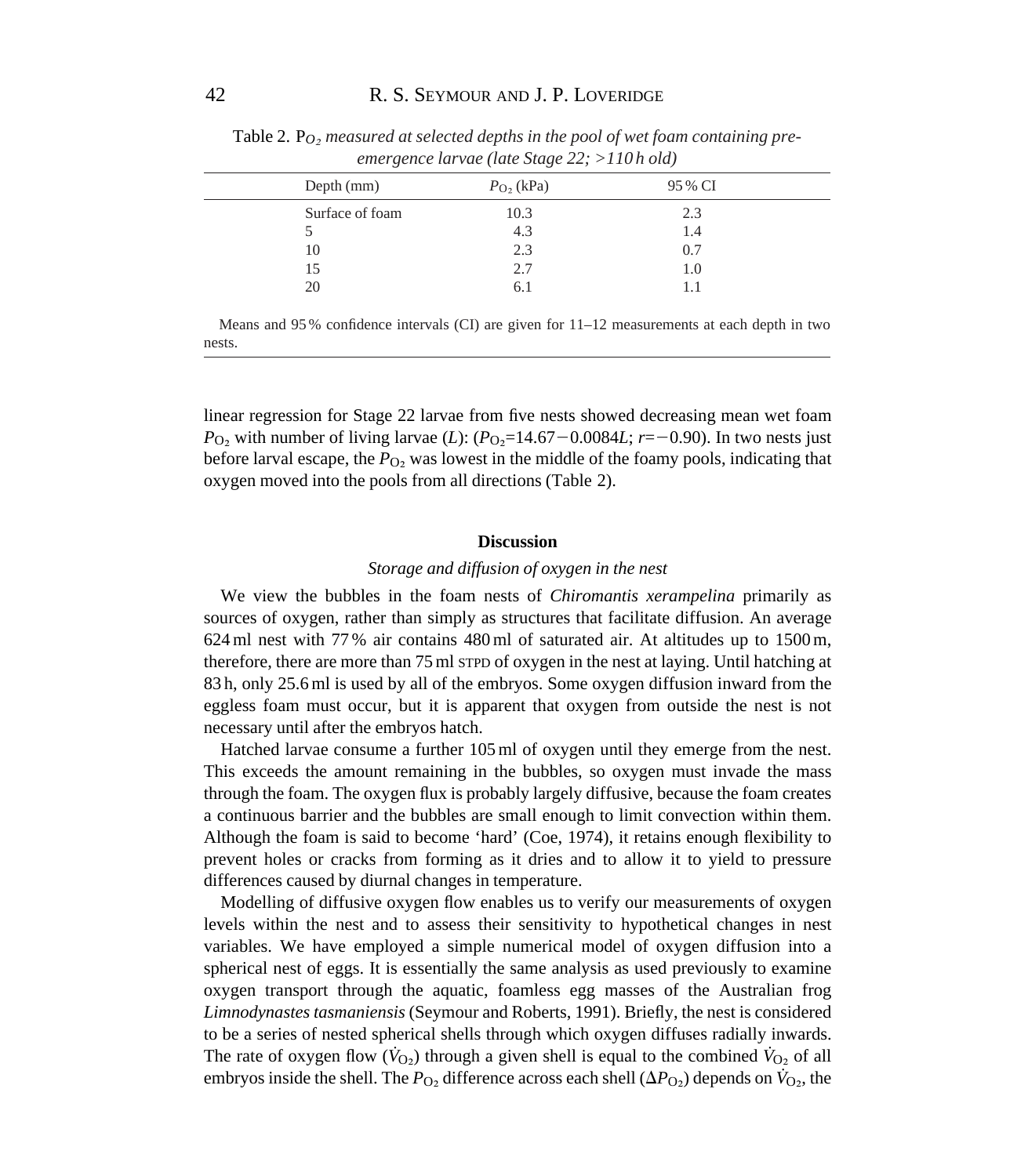geometry of the shell (inner and outer radii, *r*i and *r*o) and Krogh's coefficient of oxygen diffusion through foam  $(K<sub>O</sub>$ <sub>foam</sub>):

$$
\Delta P_{\rm O_2} = \frac{\dot{V}_{\rm O_2}(r_{\rm O} - r_{\rm i})}{K_{\rm O_2foam} \times 4 \pi r_{\rm i} r_{\rm o}} \,. \tag{1}
$$

This equation produces a non-linear distribution of  $P_{\text{O}_2}$  along the nest radius.  $K_{\text{O}_2 \text{foam}}$  is assumed to be equal to  $K_{\text{O}_2}$ jelly,  $2.9 \times 10^{-7}$  cm<sup>2</sup>min<sup>-1</sup> kPa<sup>-1</sup> at 25 °C, according to Seymour and Bradford (1987), modified to account for the fraction of the foam that is filled with air (*f*a):

$$
K_{\text{O}_2 \text{foam}} = \frac{K_{\text{O}_2 \text{jelly}}}{1 - f_a} \quad . \tag{2}
$$

This equation ignores the resistance of oxygen diffusion in air, because Krogh's coefficient for oxygen diffusion in air is more than 250 000 times that of water, and therefore can be considered to be infinite. The model assumes steady-state conditions which are, of course, never likely to occur in a nest that is drying out, changing shape internally and contains growing larvae. Moreover, steady-state modelling is of little use in the early nest, in which oxygen is supplied by the bubbles in the foam. It becomes increasingly valid after hatching, however, when oxygen must diffuse in through a layer of dried foam.

Initially, we incorporate our mean nest measurements into the model (Table 1). Thus, the model nest contains 695 live eggs distributed evenly in a foamy sphere, 3.33 cm in radius, surrounded by eggless foam to a radius of 5.3 cm.  $\dot{V}_{Q_2}$  of individual larvae is taken from Fig. 5 to be  $1.4 \mu l \text{ h}^{-1}$  at hatching (83 h), or 3.5  $\mu l \text{ h}^{-1}$  at emergence (132 h). The fraction of foam filled with air (*f*a) is assumed to be 0.77 for the wet foam and 0.998 for the dry foam (Table 1). At hatching, the model predicts a radial  $P_{\text{O}_2}$  gradient in the dry foam averaging  $0.55 \text{ kPa cm}^{-1}$ , and at emergence it becomes  $1.38 \text{ kPa cm}^{-1}$ . These values are similar to the mean gradient measured with the oxygen electrode between hatching and emergence  $(1.72 \text{ kPa cm}^{-1})$ . Such small gradients are possible only because the foam dries out so completely. If the outer foam retained its initial fractional air content of 0.77, the model predicts that embryonic  $V_{\text{O}_2}$  would require a  $P_{\text{O}_2}$  gradient of about 140 kPa across the foam by the time of hatching. This is clearly impossible in an atmosphere of 17 kPa  $P_{\text{O}_2}$ . In fact, the model shows that diffusion is insufficient to satisfy the oxygen demands of even early unhatched embryos, despite the increase in  $K_{\text{O}_2}$  caused by the bubbles and drying of the superficial foam.

Inside the dried foam layer, diffusion is severely restricted by water in the foam. Assuming a moist foamy compartment of 155 ml and a  $\dot{V}_{O_2}$  of 1.4  $\mu$ l h<sup>-1</sup> in 695 hatchling larvae, the model predicts that conditions would become anoxic beneath the top 1mm of moist foam. This explains why the larvae swim to the upper and lateral edges of the moist foam shortly after hatching. Here, they are able to position their gills in the oxygenated layer of foam, and it is likely that their swimming movements distribute oxygen into the deeper layers of the foamy pool. Interestingly, the larvae do not go to the bottom of the moist foam compartment, although  $P_{\text{O}_2}$  increases there (Table 2). The tendency for larvae to swim upwards may be a response to gravity, rather than orientation towards higher  $P_{\text{O}_2}$ .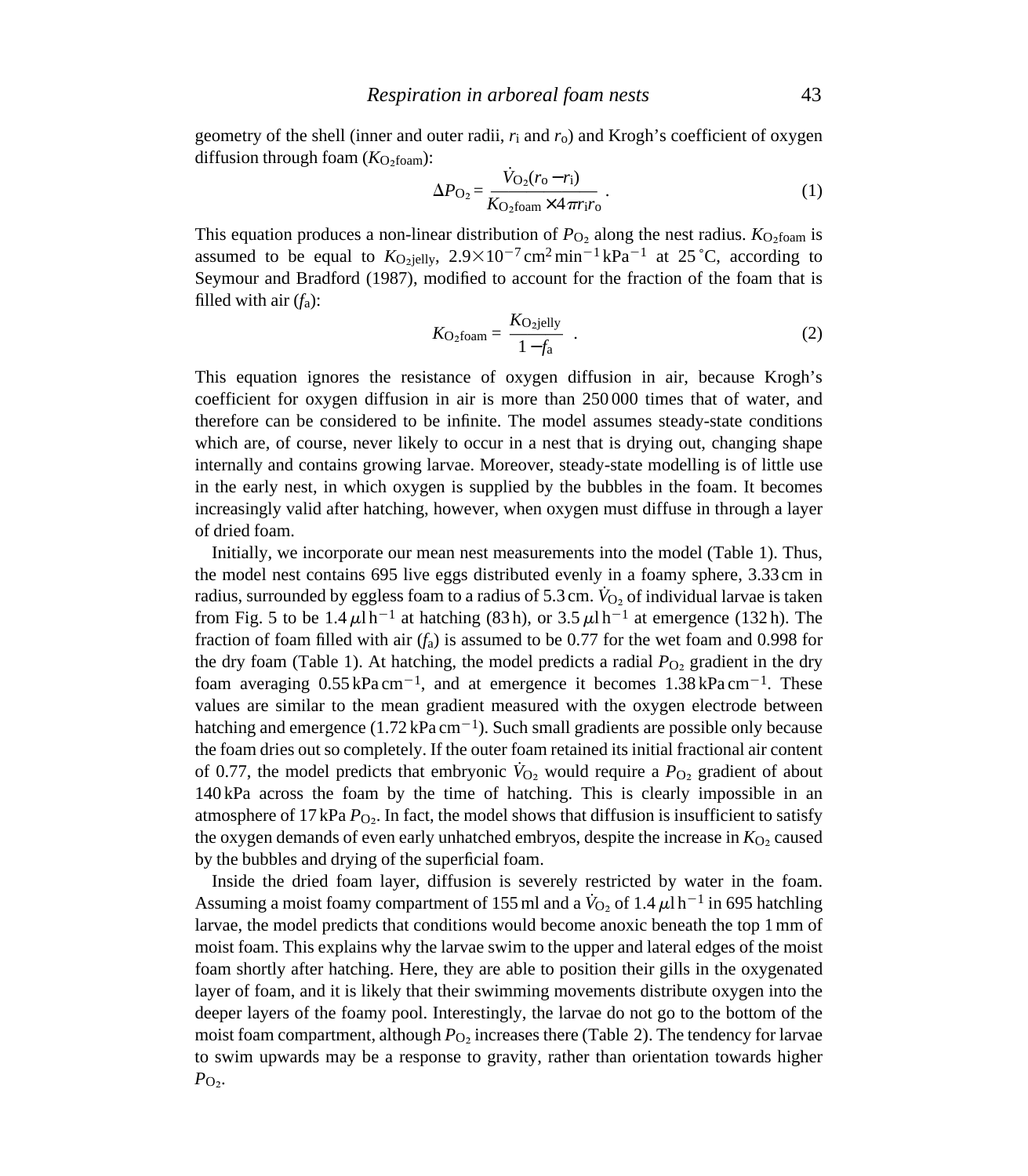Although significant amounts of oxygen diffuse through the dried foam after the embryos hatch, it would be erroneous to conclude that drying of the outer layer of foam is essential for adequate oxygenation of pre-emergent larvae. Irrespective of how much of the outer foam dries, the larvae could still survive by swimming to the edge of the moist foam, wherever it may be. If a partly dried nest were rained upon, and the underlying dry layer prevented larvae from reaching the relatively impermeable layer on the nest surface, enough oxygen would remain in the nest to satisfy their requirements for an estimated 20 h, during which the nest could dry out or the larvae escape. Even in the seemingly catastrophic event of a fresh nest being submerged in rising water, enough oxygen would be present in the nest to supply the embryos' requirements well beyond hatching, and recently hatched larvae could swim away from the nest and continue development in the water (R. S. Seymour and J. P. Loveridge, unpublished observations).

#### *Respiratory role of the perivitelline space and jelly capsule*

Freshly laid anuran eggs are usually surrounded by a considerable volume of jelly, which absorbs water and swells to form a rather thick capsule over the vitelline membrane (Beattie, 1980). The capsule impedes oxygen diffusion, potentially causing severe hypoxia in later development, when embryonic oxygen demand increases. However, the embryo causes water to be absorbed osmotically into the perivitelline space beneath the vitelline membrane (Salthe, 1965). This increases the oxygen conductance of the capsule by increasing its surface area and decreasing its thickness. These changes in oxygen conductance are essential for adequate embryonic oxygenation in the terrestrial eggs of *Pseudophryne bibronii* (Seymour and Bradford, 1987) and the gelatinous aquatic eggs of *Limnodynastes tasmaniensis* (Seymour and Roberts, 1991). These species have eggs with relatively thick capsule jelly  $(0.5–3 \text{ mm})$ , and  $P_{\text{O}}$  differences of  $3–5 \text{ kPa}$ prevail across their capsules. *C*. *xerampelina*, in contrast, produces eggs with capsules less than  $0.02$  mm thick, and the  $P_{\text{O}_2}$  gradient is correspondingly small. A model of oxygen diffusion through jelly of a single egg (Seymour and Bradford, 1987), applied to *C. xerampelina*, predicts a  $P_{\text{O}_2}$  difference of 0.35 kPa at Stage 13, when the vitelline membrane begins to lift away from the embryo, increasing to 0.52 kPa at pre-hatching Stage 20, when the perivitelline volume has more than doubled (Fig. 3). These  $P_{\text{O}_2}$ differences are quite small, despite high rates of oxygen consumption. It is clear that the increase in perivitelline volume has little respiratory significance in *C*. *xerampelina*. Water absorption may be important to provide a controlled environment for the embryo, or to allow space for embryonic growth, or it may be simply a vestige from ancestors that deposited gelatinous eggs within thick capsules.

The thin capsules of *C*. *xerampelina* clarify the respiratory role of thicker capsules in species that do not construct foam nests. In most aquatically breeding frogs, the capsule separates the embryos from one another, distributing them evenly within the egg mass and preventing aggregations in which competition for oxygen would be severe (Seymour and Roberts, 1991). In the foam-nester, however, the bubbles perform this function, and consequently a thick capsule is not necessary. Thin capsules may be a general characteristic of foam-nesting species, occurring, for example, in the distantly related families Rhacophoridae (*Chiromantis rufescens*; Coe, 1974), Hylidae (*Hyla rizibilis*;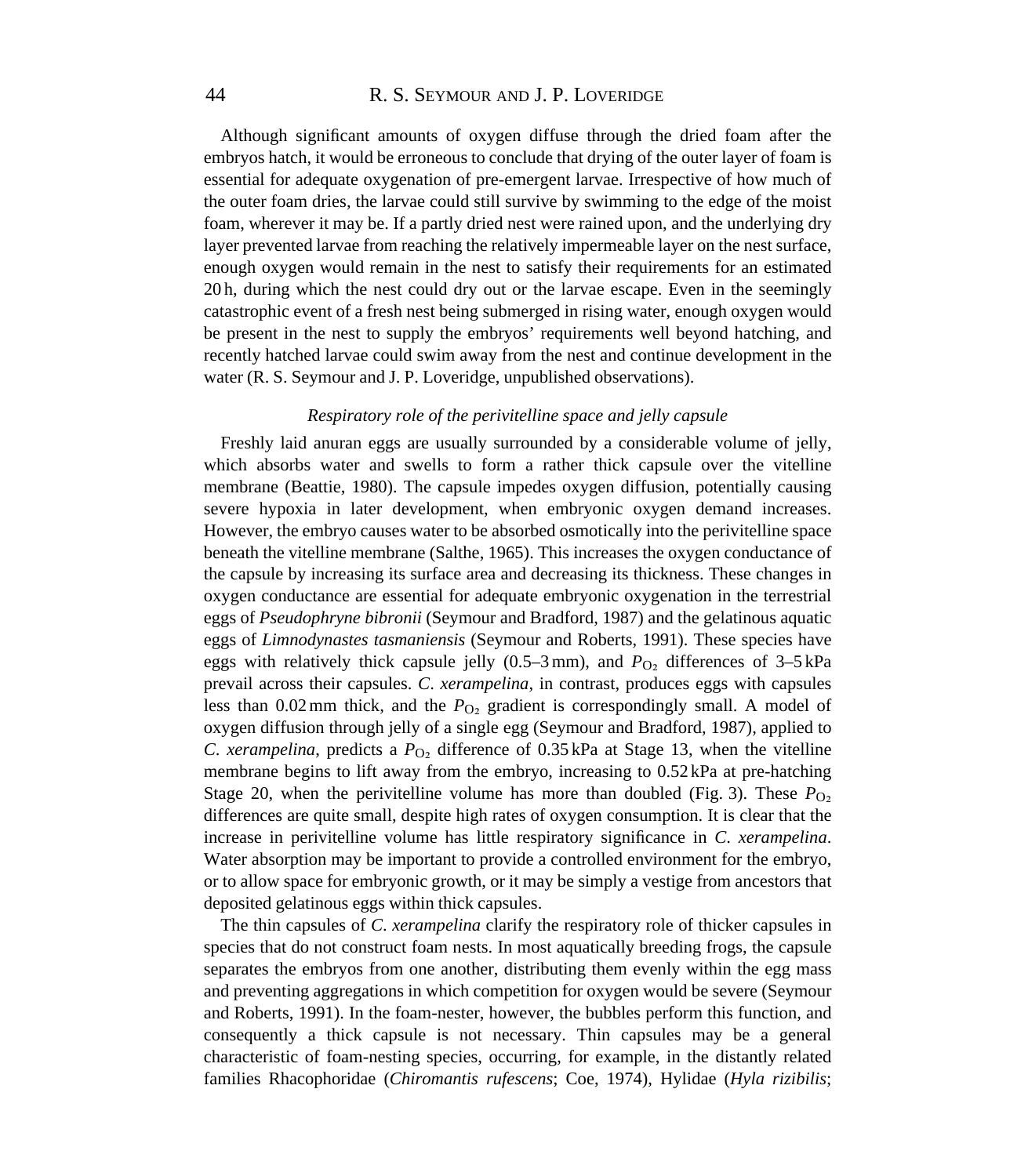Haddad *et al.* 1990) and Myobatrachidae (*Limnodynastes dorsalis*; R. S. Seymour and J. D. Roberts, unpublished observations).

# *Delayed emergence*

The extended period in which the larvae remain in the nest at Stage 22 has several advantages. Although freshly hatched larvae can survive in free water, they avoid predation for longer and mature further in the nest, becoming stronger swimmers. It is also possible that the delay permits all of the larvae to reach sufficient maturity to emerge from the nest simultaneously. Because temperature differences profoundly influence rates of development in this species (R. S. Seymour, unpublished observations), the larvae at different locations in the nest may hatch at different times. The time between hatching and emergence could permit the slower-developing larvae to 'catch up' with the faster ones, as has been suggested to occur in clutches of ratite birds (Hoyt *et al.* 1978) and some reptiles (Thompson, 1989). One advantage of simultaneous emergence in foam-nesting frogs is that it avoids the danger of desiccation of larvae that might otherwise occur if they emerged in small groups over an extended period. We observed that the last larvae to leave the nest often died because they could not individually break free from the surface tension of the foam. Other larvae, emerging from nests on vertical surfaces, usually wriggled down the surface together. Those that became separated from the main stream often stuck to the surface and perished.

The stimulus and the mechanism of emergence from the nest are unclear in *C*. *xerampelina*. Although Coe (1974) suggests that the larvae of *C*. *rufescens* leave the nest only when heavy rains dissolve it, larvae of *C*. *xerampelina* spontaneously emerge from dry nests, about 2 days after they hatch. Falling energy reserves do not stimulate emergence, as the larvae have plentiful yolk remaining (Table 1) and can survive without feeding for longer than a week after emergence (R. S. Seymour, unpublished observations). It is possible that emergence is related to decreasing levels of available oxygen. Low  $P<sub>O<sub>2</sub></sub>$  is known to stimulate hatching and liberation of amphibian larvae from the clutch (Petranka *et al.* 1982; Bradford and Seymour, 1988). Some locations in the foamy pool become anoxic (Fig. 6), and most of the moist foam becomes hypoxic (Table 2).  $V_{\text{O}}$ , is limited by low  $P_{\text{O}}$ , (Fig. 4) and becomes progressively more limited as the volume of the moist foam diminishes, as the larvae become more crowded and as their oxygen demands increase. The larvae may eventually reach a situation in which the struggle to obtain sufficient oxygen becomes intolerable and they have to leave the nest.

# *Limits to nest size*

Incorporation of bubbles into foam nests eliminates the limits to the size of egg masses set by the constraint of the rate of oxygen diffusion through jelly. Solid, gelatinous egg masses can be only a few millimetres thick or contain few embryos with small oxygen requirements (Seymour and Roberts, 1991). The nest model above predicts that a spherical *C. xerampelina* egg mass with an egg density of  $(695/624=1.1 \text{ eggs ml}^{-1})$ ; Table 1) could be only 2.3 cm in diameter and contain only seven eggs respiring at  $1.4 \mu$ l h<sup>-1</sup>. Actual clutches are a 100 times larger than this.

While foam-nesting obviously increases the potential number of larvae that can be